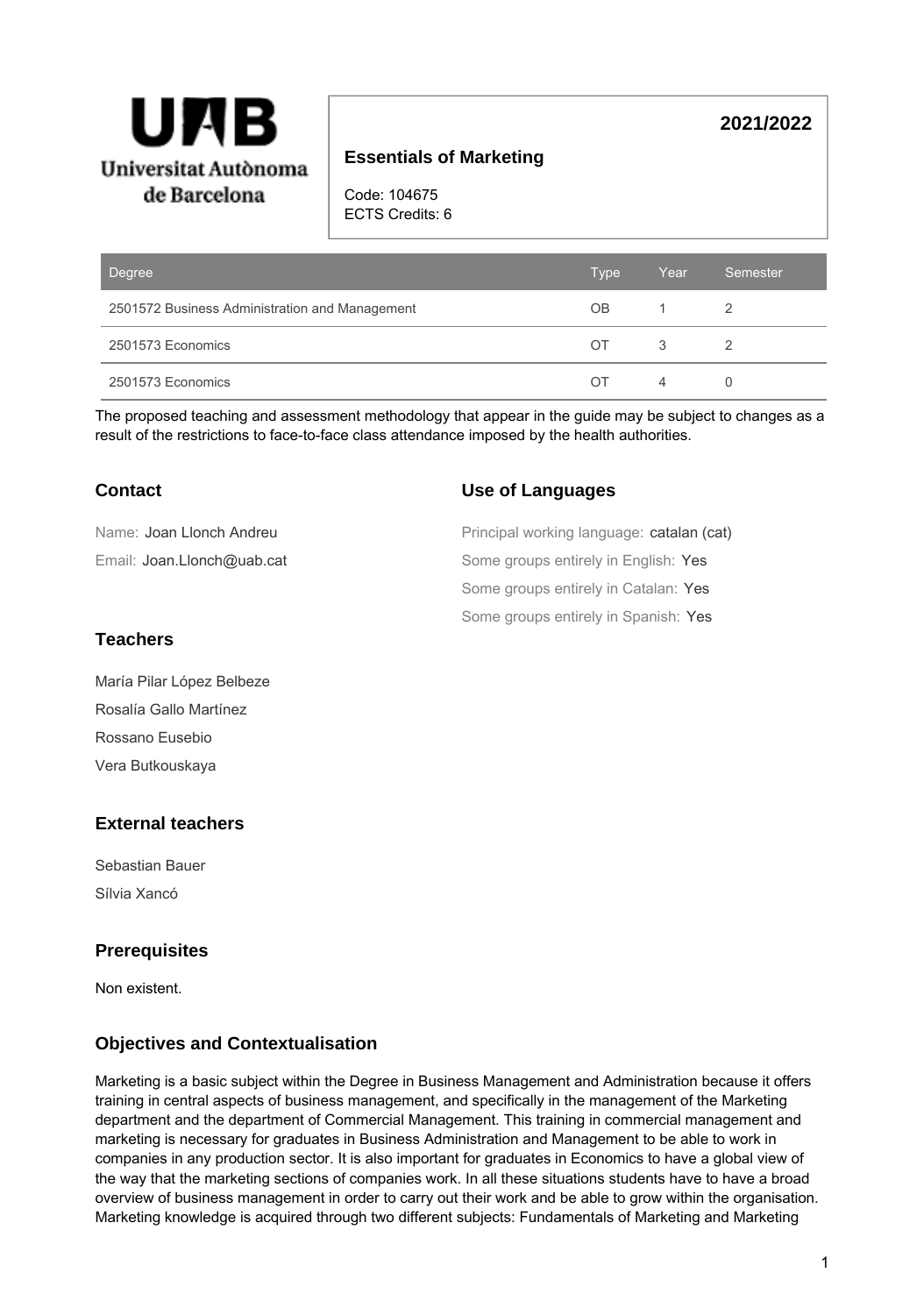Management. Fundamentals oh Marketing is obligatory in the first year and Marketing Management in the third year, when students will already have basic training in the way businesses work.

On completing the course of Fundamentals of Marketing students should be able to:

- Understand and know how to evaluate the main marketing concepts and tools.

- Understand the importance of marketing in businesses and in society.

- Make internal and external analyses of the company and make diagnostic decisions about the commercial situation.

- Know the different competitive marketing strategies.

- Know how to connect the different marketing decissions with other functional decissions.

## **Competences**

Business Administration and Management

- Apply theoretical knowledge to improve relations with clients and suppliers, identifying the advantages and disadvantages of those relations for both sides: company and client or supplier.
- Demonstrate knowledge of the processes for the implementation of company strategies.
- Transmit company, department or work objectives clearly.

## **Learning Outcomes**

- 1. Apply the concepts of strategic marketing to achieve market-oriented organisation.
- 2. Assess the importance of long-term commercial relationships with clients (relationship marketing).
- 3. Assess the main marketing concepts and tools.
- 4. Evaluate the major concepts and tools of communication (offline and online).
- 5. Formulate and design different strategies of growth and differentiation.
- 6. Identify the differences in the marketing applied to different economic sectors or types of organisations.
- 7. Perform an analysis of the market and of competitive structures, and determine a strategic diagnosis for the company.
- 8. Recognise the different directions a company can adopt.
- 9. Translating strategic objectives into concrete programs of communication.
- 10. Understand the importance of strategic marketing as a source of competitive advantages for the organisation.

# **Content**

THE DIMENSIONS OF MARKETING

- 1. The nature and scope of marketing
- 2. Marketing planning
- 3. Marketing research

### MARKETS, DEMAND AND CONSUMER BEHAVIOUR

- 1. Markets and demand
- 2. Market segmentation
- 3. Product positioning

### MARKETING MIX STRATEGIES

1. Business strategy design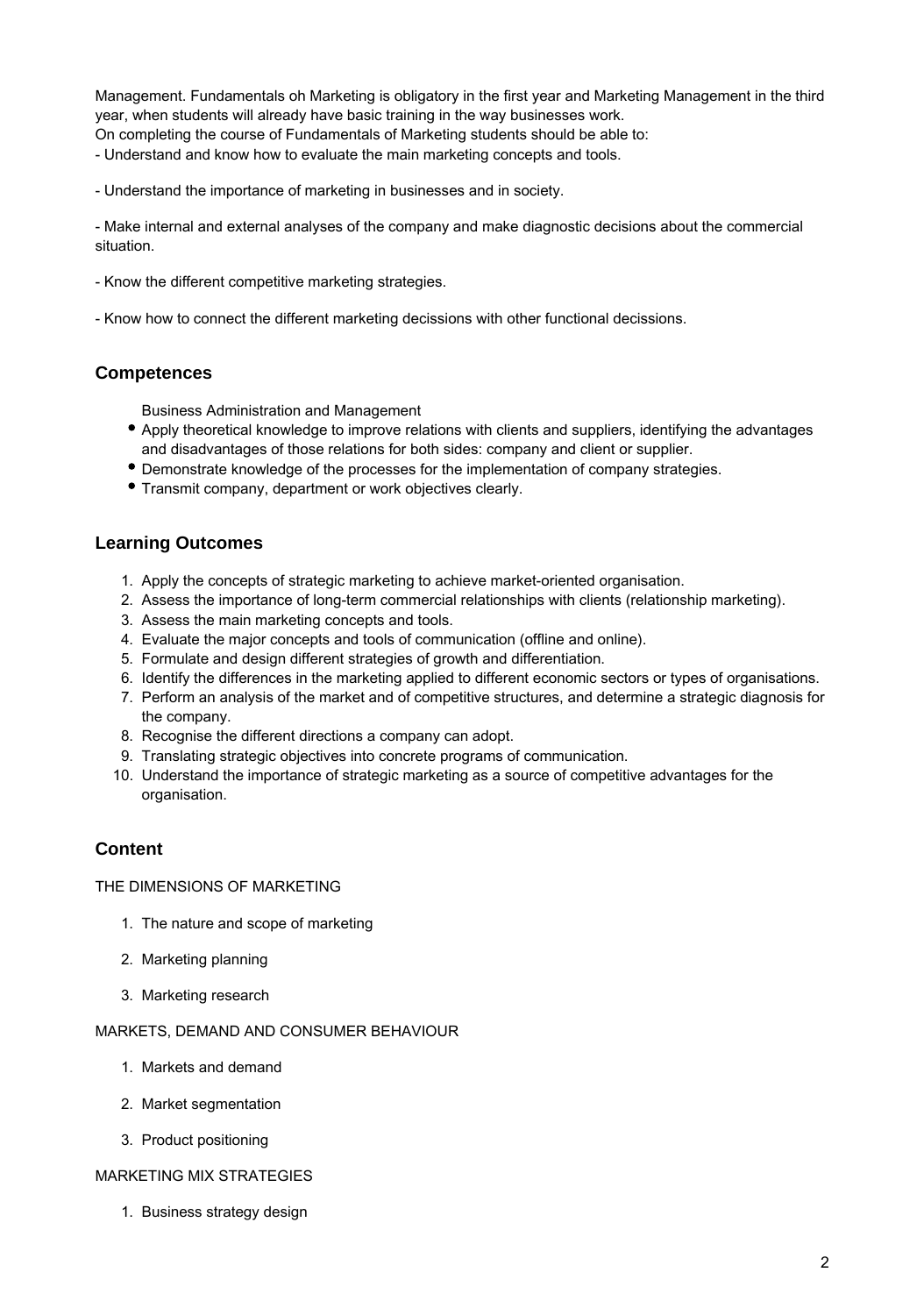- 2. Product and brand strategies
- 3. Price strategies
- 4. Distribution strategies
- 5. Communication strategies

# **Methodology**

The subject of Fundamentals of Marketing will use a combination of teaching methods to promote student learning.

1) Lectures: in these sessions the lecturers cover the basic concepts and notions of the subject.

2) Work sessions centred on case studies: the methodology of the case in question will be used to gain a better understanding of the concepts and models covered in the lectures. Student will receive a case on which they must compile a report to be discussed in class.

3) Practical activities and exercises: student must work individually or in small groups to solve practical questions and exercises. Some of these activities will take place in the classroom and others will not. 4) Complementary activities: reading press articles, reviewing books that contribute to illustrating and clarifying relevant aspects of the subject content.

5) Tutorials: students have access to lecturers in the subject at certain times which may help to clear up any doubts that they may have about the subject or the specific questions they are dealing with.

Annotation: Within the schedule set by the centre or degree programme, 15 minutes of one class will be reserved for students to evaluate their lecturers and their courses or modules through questionnaires.

| <b>Title</b>                              | <b>Hours</b> | <b>ECTS</b> | <b>Learning Outcomes</b>      |
|-------------------------------------------|--------------|-------------|-------------------------------|
| Type: Directed                            |              |             |                               |
| Practice classes                          | 17           | 0.68        |                               |
| Theory classes                            | 32.5         | 1.3         |                               |
| Type: Supervised                          |              |             |                               |
| <b>Tutorials</b>                          | 27.5         | 1.1         |                               |
| Type: Autonomous                          |              |             |                               |
| Study                                     | 30           | 1.2         |                               |
| Work on case studies & classes assessment | 13           | 0.52        |                               |
| Work on final project                     | 25           | 1           | 1, 10, 5, 6, 7, 8, 9, 4, 3, 2 |

# **Activities**

# **Assessment**

The Fundamentals of Marketing subject will be assessed according to the following criteria:

1) Project (25%): This is a project carried out in groups of 3-4 students to be handed in at the end of the course.

2) Resolving case studies (15%): Solving problems in practical case studies.

3) Participation in class (10%): class participation consists in the active participation of students through the resolution of problems and contribution of up-to-date information about the types of issued experienced by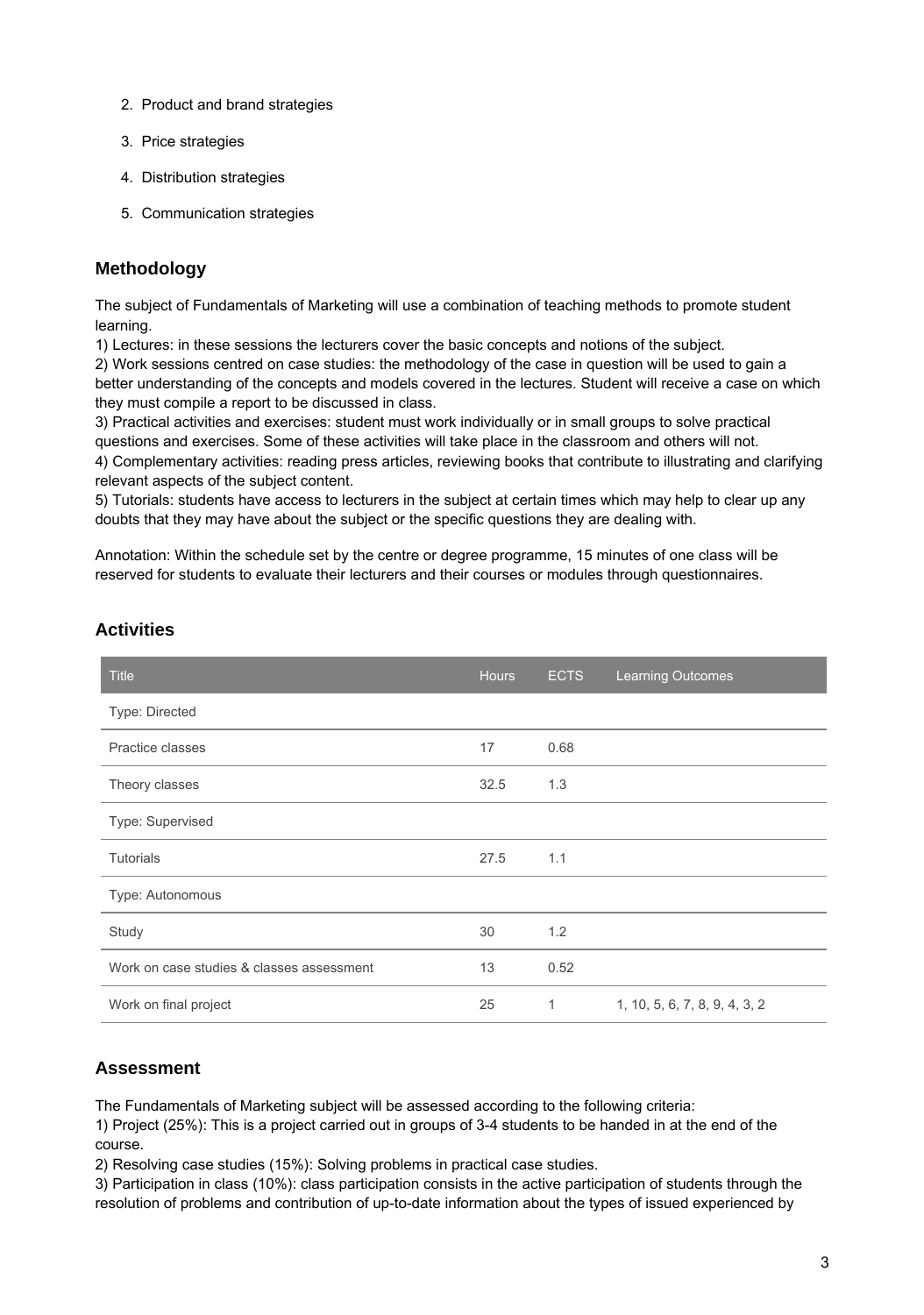companies. 4) Written exam (50%)

To calculate the grade of the subject according to the weights indicated, a minimum grade of 3.5 must be obtained in the exam. If a student does not get this minimum grade, he/she will not calculate the mean, according to the previous calculations, and the grade of the subject will be the one obtained in the exam.

All students are required to perform evaluable tasks. In the event that the student obtains a final examination evaluation of a minimum of 3.5/10, he/she may add up the grades of the continuous evaluation. If the student's course note is 5 or higher, the subject is considered passed and the subject cannot be re-evaluated. In the case of a grade less than 5, the student may take the recovery test. In the event that the student does not obtain a minimum grade of 3.5/10 in the final exam, the grade of the continuous evaluation will not be added and will have to repeat the subject.

Students may only obtain a grade of "Not Assessed" for the subject if they have not presented for any of the assessment exercises. So students who have presented work for continual assessment may not opt for an "Not assessed" grade for the course.

Calendar of evaluation activities

The dates of the evaluation activities (midterm exams, exercises in the classroom, assignments, ...) will be announced well in advance during the semester.

The date of the final exam is scheduled in the assessment calendar of the Faculty.

"The dates of evaluation activities cannot be modified, unless there is an exceptional and duly justified reason why an evaluation activity cannot be carried out. In this case, the degree coordinator will contact both the teaching staff and the affected student, and a new date will be scheduled within the same academic period to make up for the missed evaluation activity." **Section 1 of Article 115. Calendar of evaluation activities (Academic Regulations UAB)**. Students of the Faculty of Economics and Business, who in accordance with the previous paragraph need to change an evaluation activity date must process the request by filling out an Application for exams' reschedule

[https://eformularis.uab.cat/group/deganat\\_feie/application-for-exams-reschedule](https://eformularis.uab.cat/group/deganat_feie/application-for-exams-reschedule)

### Grade revision process

After all grading activities have ended, students will be informed of the date and way in which the course grades will be published. Students will be also be informed of the procedure, place, date and time of grade revision following University regulations.

### Retake Process

"To be eligible to participate in the retake process, it is required for students to have been previously been evaluated for at least two thirds of the total evaluation activities of the subject." Section 3 of Article 112 ter. The recovery (UAB Academic Regulations). Additionally, it is required that the student to have achievedan average grade of the subject between 3.5 and 4.9.

The date of the retake exam will be posted in the calendar of evaluation activities of the Faculty. Students who take this exam and pass, will get a grade of 5 for the subject. If the student does not pass the retake, the grade will remain unchanged, and hence, student will fail the course.

### Irregularities in evaluation activities

In spite of other disciplinary measures deemed appropriate, and in accordance with current academic regulations, "in the case that the student makes any irregularity that could lead to a significant variation in the grade of an evaluation activity, it will be graded with a 0, regardless of the disciplinary process that can be instructed. In case of various irregularities occur in the evaluation of the same subject, the final grade of this subject will be 0". **Section 10 of Article 116. Results of the evaluation. (UAB Academic Regulations).**